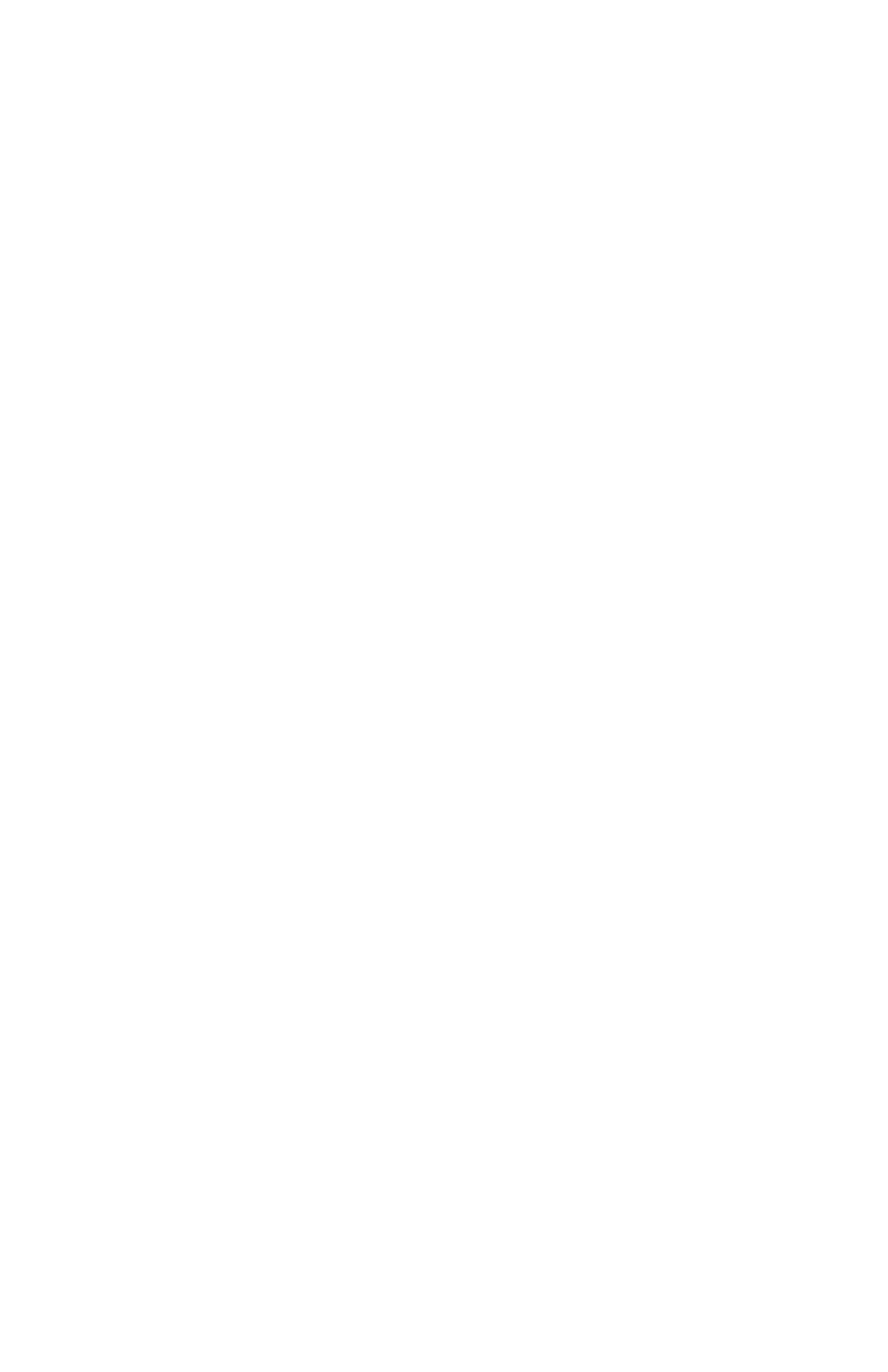

# **UNITED MORAVIAN CHURCH**

**200 East 127th St., New York, NY 10035 Mailing address: P.O. Box 90 New York, NY 10035 Telephone: 212-722-2109 | Fax: 212-987-2818 unitedmoravian@gmail.com // www.unitedmoravian.org**

 *Rev. Nigel Powell, Pastor*| *Bro. Oswald Steele, Vice-Chair, Board of Elders Bro. Patrick Bernard Sr., Chairman, Board of Trustees Mr. Orlando Alonso, Organist/Choir Director*

**Watchword for the Week:** See what love the Father has given us, that we should be called children of God, and that is what we are. **1 John 3: 1** 

| Organ Prelude                                  | Ms. Hye Jo Yang   |
|------------------------------------------------|-------------------|
| * CALL TO WORSHIP & DAILY TEXT April 19, 2015- | Rev. Nigel Powell |

- **\* Introit "All My Help Comes From the Lord"** *Gospel Choir*
- **\* Processional Hymn #548 "O for a Thousand Tongues to Sing"**

**\*Liturgy** *Sis. Jasmine Aska*

This is the day our Lord has made.

# **We will rejoice and be glad in it.**

From the rising of the sun to the going down of the same.

# **His Name is worthy to be praised**

Oh Lord, our Lord, How excellent is your Name in all the earth!

# **The name of the Lord is a strong tower; the righteous run to it and are safe**

Oh, give thanks to the Lord, for he is good!

# **For his mercy endures forever.**

We thank you Oh God for the beauty and splendor of your creation.

# **All that has been created comes from you.**

# *Sing.*

O Lord my God when I in awesome wonder Consider all the world thy hands have made I see the stars I hear the rolling thunder Thy power throughout the universe displayed Then sings my soul my Savior God to thee How great thou art, How great thou art. Then sings my soul my Savior God to thee How great thou art, How great thou art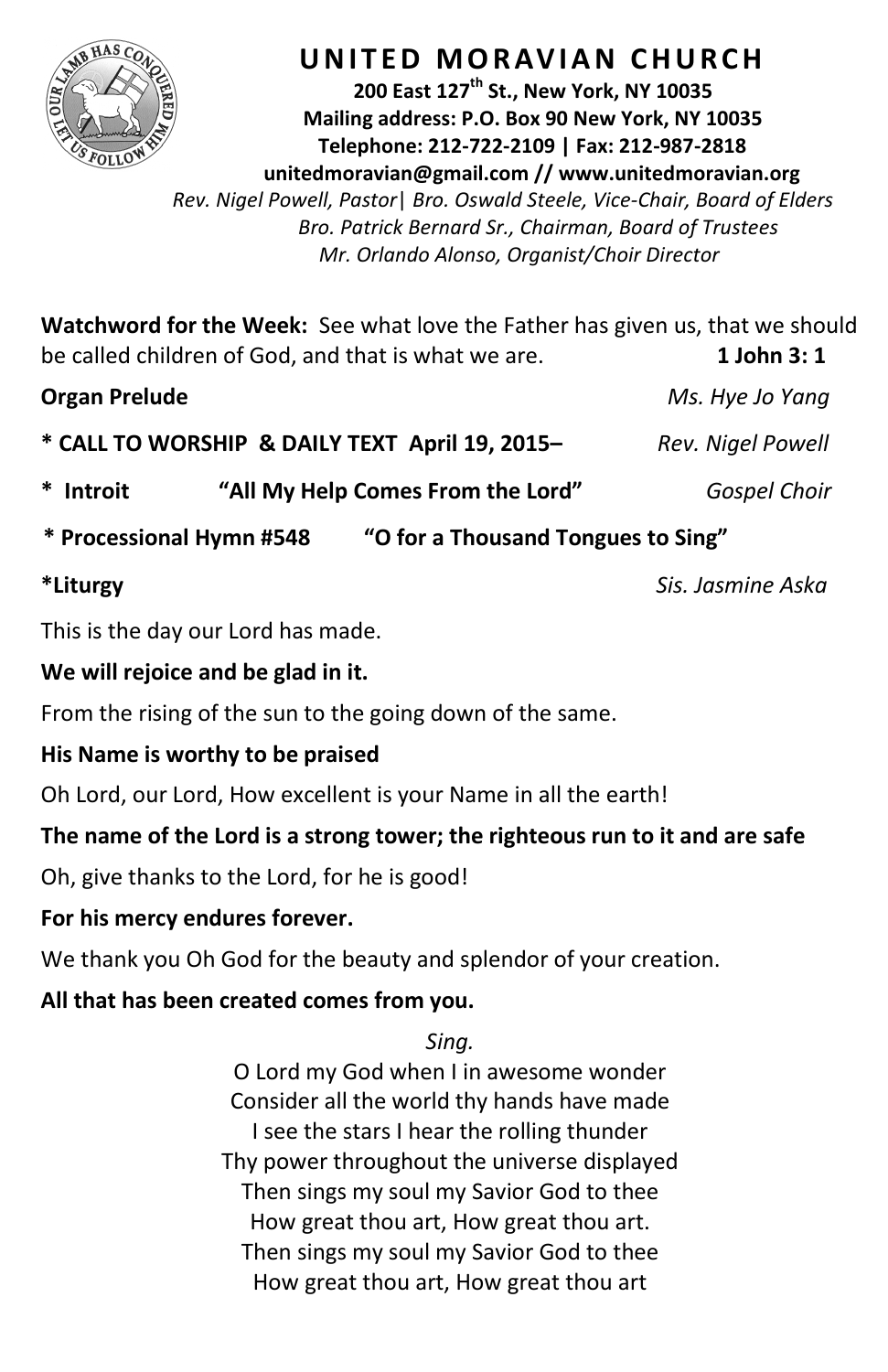We are your creation O God who desire to have communion with you. Our souls seek hard after you O Lord. Your children long to see you in the sanctuary.

# **Yes Lord, we long to see your power and your glory. Your loving kindness is better than life.**

We thank you God for salvation which comes through your son Jesus Christ. His life, death, and resurrection has made a way for us to be reconciled to you. Therefore, there is now no condemnation for those who are in Christ Jesus. If we confess our sins, he is faithful and just to forgive us our sins, and cleanse us from all unrighteousness.

### **Forgive us Dear Father for all of our sins. We have done things that we ought not to do and have not done the things that we ought to do.**

*Sing*

My Jesus, I love Thee, I know Thou art mine; For Thee all the follies of sin I resign. My gracious Redeemer, my Savior art Thou; If ever I loved Thee, my Jesus, 'tis now.

I love Thee because Thou has first loved me,

And purchased my pardon on Calvary's tree.

I love Thee for wearing the thorns on Thy brow; If ever I loved Thee, my Jesus, 'tis now.

I'll love Thee in life, I will love Thee in death, And praise Thee as long as Thou lendest me breath; And say when the death dew lies cold on my brow, If ever I loved Thee, my Jesus, 'tis now.

In mansions of glory and endless delight, I'll ever adore Thee in heaven so bright; I'll sing with the glittering crown on my brow; If ever I loved Thee, my Jesus, 'tis now.

Lord we humble ourselves unto you and we confess that we have not spent quality time with you in prayer and in your Word.

# **Hear our cry O God and attend unto our prayer.**

Lord we are thankful that you still love us unconditionally and that you still provide for us and protect us. We thank you for your dear Son Jesus Christ, the power of the Holy Spirit that works within us. We pray that our love may abound still more and more in knowledge and all understanding. May we learn to approve the things that are good, that we may be sincere and with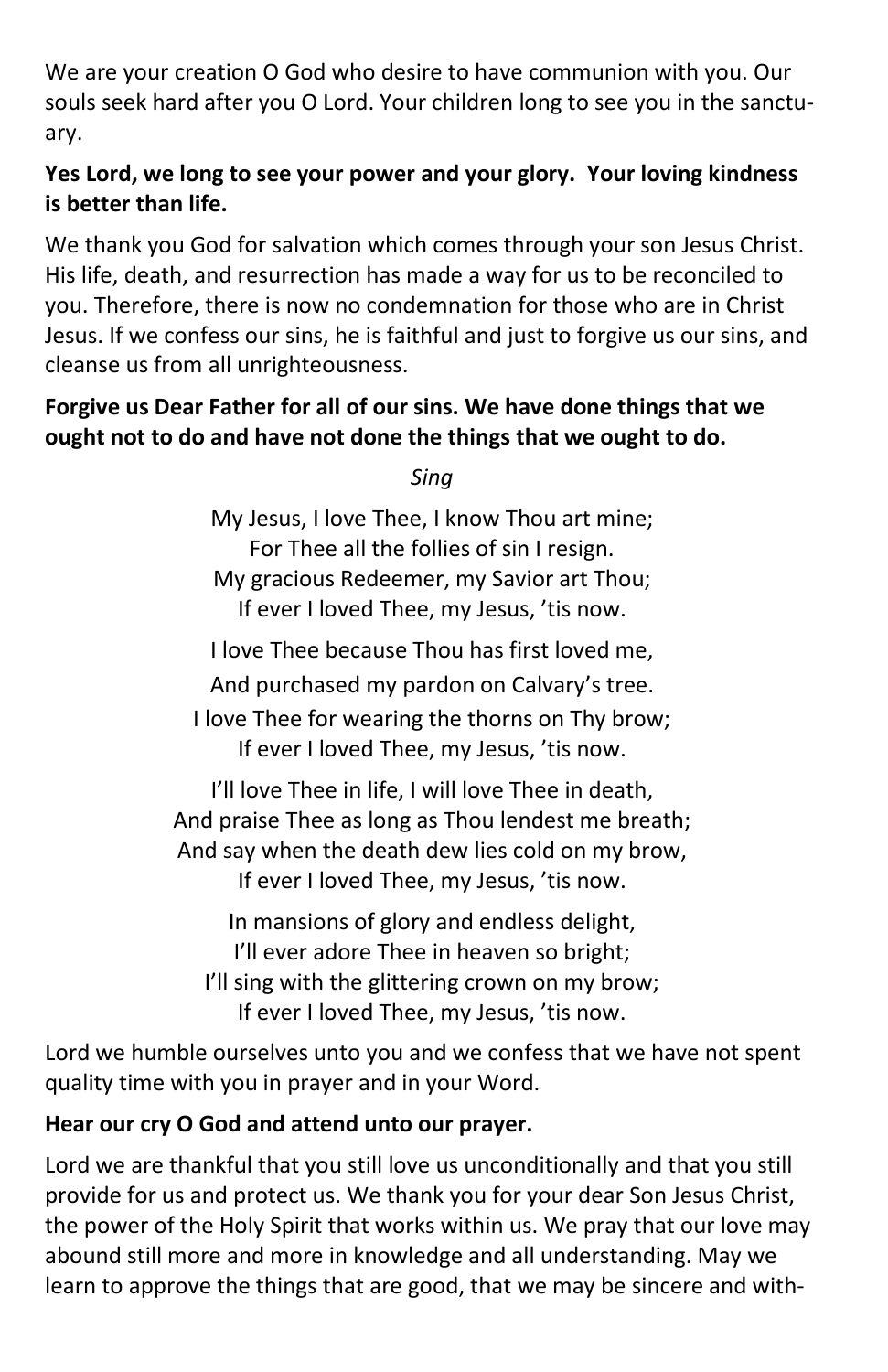out offense till the day of Christ, being filled with fruits of righteousness which are by Jesus Christ, to the glory and praise of God.

### **Hear our prayer O Lord.**

We pray dear Father that you, the God of the Lord Jesus Christ, the Father of glory, may give to us the spirit of wisdom and revelation in the knowledge of you , the eyes of our understanding being enlightened; that we may know what is the hope of our calling, what are the riches of the glory of our inheritance in the Saints, and what is the exceeding greatness of your power toward us who believe, according to the working of your mighty power which you worked in Christ when you raised him from the dead and seated him at your right and in the heavenly places, above all principality and power and might and dominion, and every name that is named, not only in this age but also in that which is to come.

### **Hear our prayer oh Lord.**

We also pray always that you, our God would count us worthy of this calling, and fulfill all the good pleasure of your goodness and the work of faith with power, that the name of our Lord Jesus Christ may be glorified in us, according to the grace of our God and the Lord Jesus Christ.

### **Hear our prayer O Lord**

*Sing.* Majesty, worship his majesty; Unto Jesus be all glory, honor, and praise. Majesty, kingdom authority, Flow from his throne unto his own, his anthem raise. So exalt, lift up on high the name of Jesus. Magnify, come glorify Christ Jesus, the King. Majesty, worship his majesty, Jesus who died, now glorified, King of all kings.

Jack Hayford

© 1981 New Spring (Admin. by Brentwood-Benson Music Publishing, Inc.) CCLI License # 2712163

O God, you have exalted the name of Jesus to the highest place and have given him a name that is above every name. That at name of Jesus every knee should bow in heaven and on earth and under the earth and every tongue confess that Jesus Christ is Lord to the glory of God the father.

All read.

**Then I turned to see the voice that spoke with me. And having turned I saw seven golden lampstands, and in the midst of the seven lamp stands one like the Son of Man, clothed with a garment down to his feet and girded about the**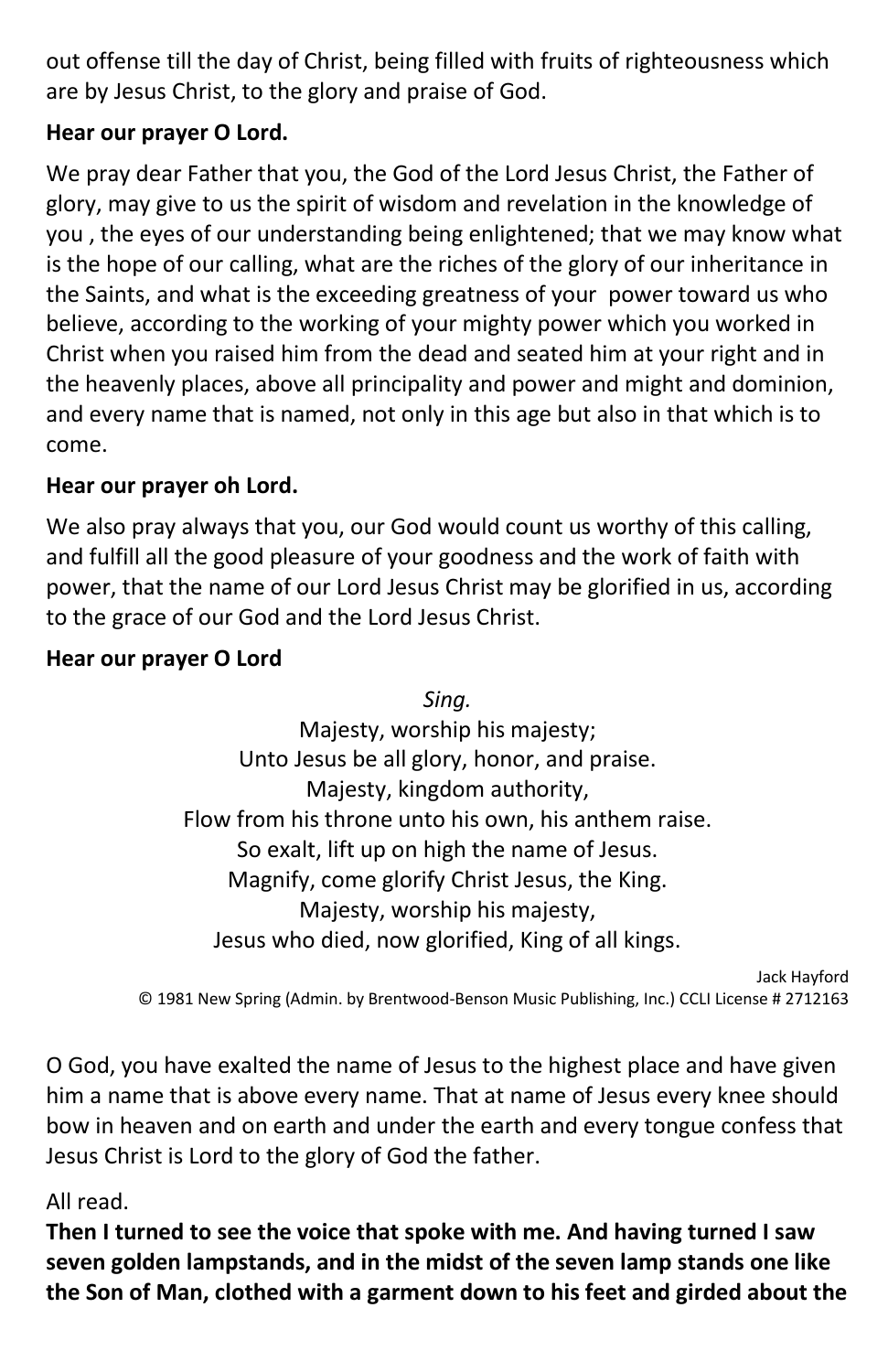**chest with a golden band. His head and hair were white like wool, as white as snow, and his eyes like flame of fire; his feet were like fine brass, as if refined in the furnace, and his voice as the sound of many waters; he had in his right and seven stars, out of his mouth went a sharp two-edged sword, and his countenance was like the sun shining in its strength. And when I saw him, I fell at his feet as dead. But he laid his right hand on me, saying to me, "do not be afraid; I am the first and the last. I am he who lives, and was dead, and behold, I am alive forever more. Amen. And I have the keys of Hades and of Death."**

> *Sing. Agnus Dei.* Alleluia, Alleluja For the Lord God Almighty reigns Alleluia, Alleluja For the Lord God almighty reigns Alleluia (You are) Holy, holy Are You Lord God Almighty Worthy is the Lamb Worthy is the Lamb

You are holy, holy Are You Lord God Almighty Worthy is the Lamb Worthy is the Lamb, Amen 1990 Sony/ATV Milene Music (Admin. by Sony/ATV Music Publishing) (CCLI Song #626713)

| <b>Welcome and Announcements</b>                              |                           | Sis. Mercelle Mason        |  |  |  |  |  |
|---------------------------------------------------------------|---------------------------|----------------------------|--|--|--|--|--|
| Birthday/ Anniversary Hymn #447 "With Your Presence, Lord"    |                           |                            |  |  |  |  |  |
| Greeting Hymn # 821 (tune 543) "This Day Is Holy to the Lord" |                           |                            |  |  |  |  |  |
| <b>Praise &amp; Worship</b>                                   |                           |                            |  |  |  |  |  |
| *Intercessory Prayer                                          |                           | <b>Prayer Warriors</b>     |  |  |  |  |  |
| #1 <sup>st</sup> Scripture Reading                            | Acts 3:12-19              | Sis. Diamond Greaux        |  |  |  |  |  |
| 2 <sup>nd</sup> Scripture Reading                             | 1 John 3:1-7              | <b>Bro. Matthew Walker</b> |  |  |  |  |  |
| *Choral Response #846                                         | "Glory be to you, O Lord" |                            |  |  |  |  |  |
| <b><i>*THE GOSPEL</i></b>                                     | Luke 24:36-48             | Sis. Michelle Joseph       |  |  |  |  |  |
| *Choral Response #846 "Praise, Praise, Praise, Praise"        |                           |                            |  |  |  |  |  |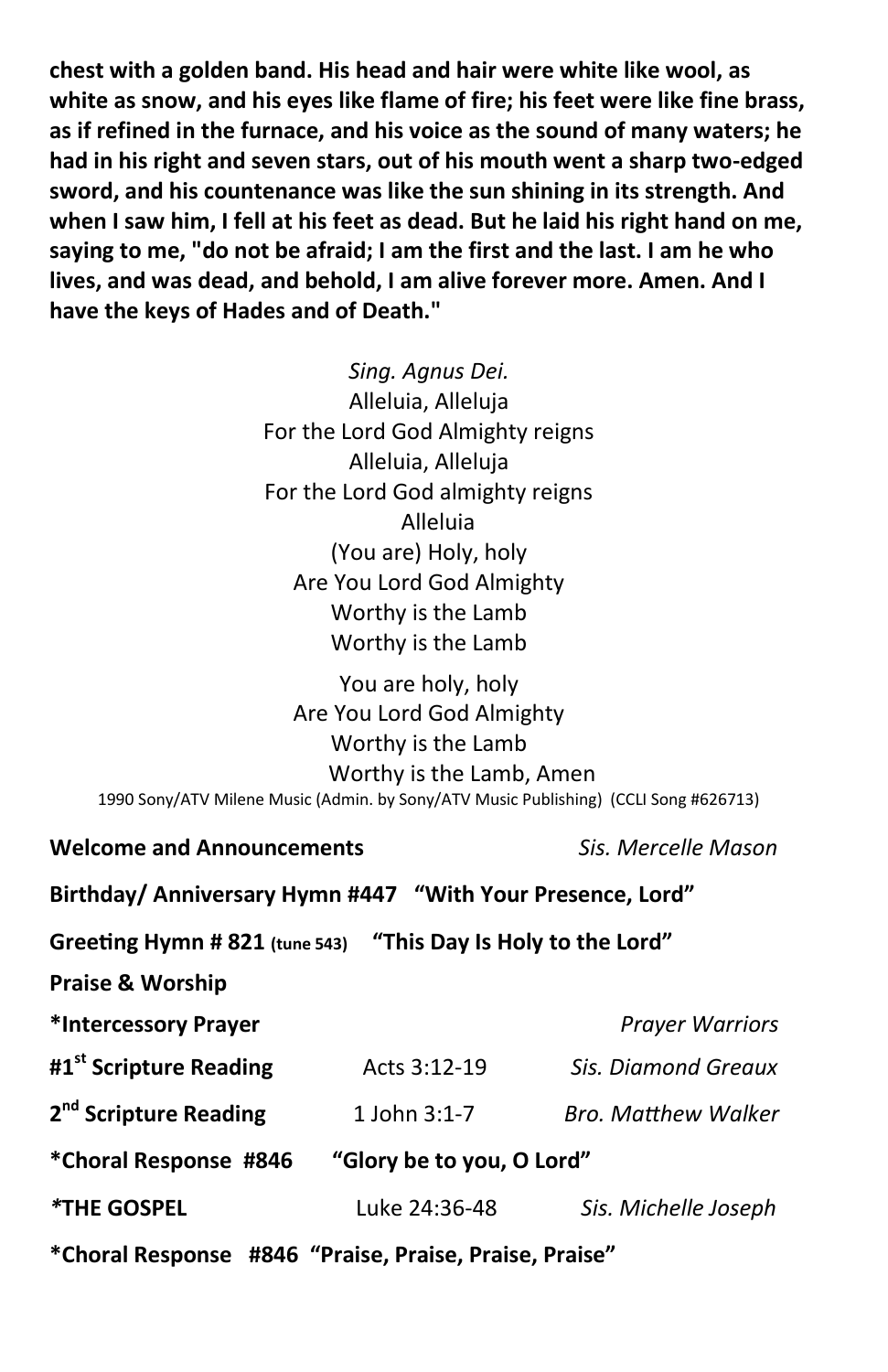**Worship Through Song Gospel Choir** *Gospel Choir* 

### **\*Hymn #476 "His Name is Wonderful"**

### **WORSHIP THROUGH GIVING** *Bro. Delvin Edwards*

### **\*Offertory Sentence**

"Our Father, you are the God of boundless love that reaches out to all humanity; yet you do not lose any of us in the crowd. Even though we fall short and are undeserving of your love you are still with us. Help us to be more deserving and to give ourselves with love to our friends and others in a manner that glorifies your name. Accept our tithes and offering from the fruit of our labor as our gift to you. Let them be used in a way that will give glory to you. In the name of Jesus.

AMEN

### \***Dedication of Tithes and Offering:**

So let each one give as he purposes of his heart, not grudgingly or of necessity; for God loves a cheerful giver. **2 Cor. 9:7 (NKJV)**

| Offertory Hymn #782 | "Come Thou Fount of Ev'ry Blessing" |
|---------------------|-------------------------------------|
|                     |                                     |

**\*Ascription of Praise #819 "For the Life That You Have Given"**

**\*Benediction** *Rev. N. Powell*

**\*Recessional Hymn #185 (RB) "There's a Wideness in God's Mercy"**

1. There's a wideness in God's mercy, Like the wideness of the sea; There's a kindness in His justice, which is more than liberty.

2. There is welcome for the sinner And more graces for the good; There is mercy with the Savior; There is healing in his blood.

3. There is no place where earth's sorrows Are more felt than up in heaven; There is no place where earth's failings Have such kindly judgment given.

**SERMON** *Rev. Nigel Powell*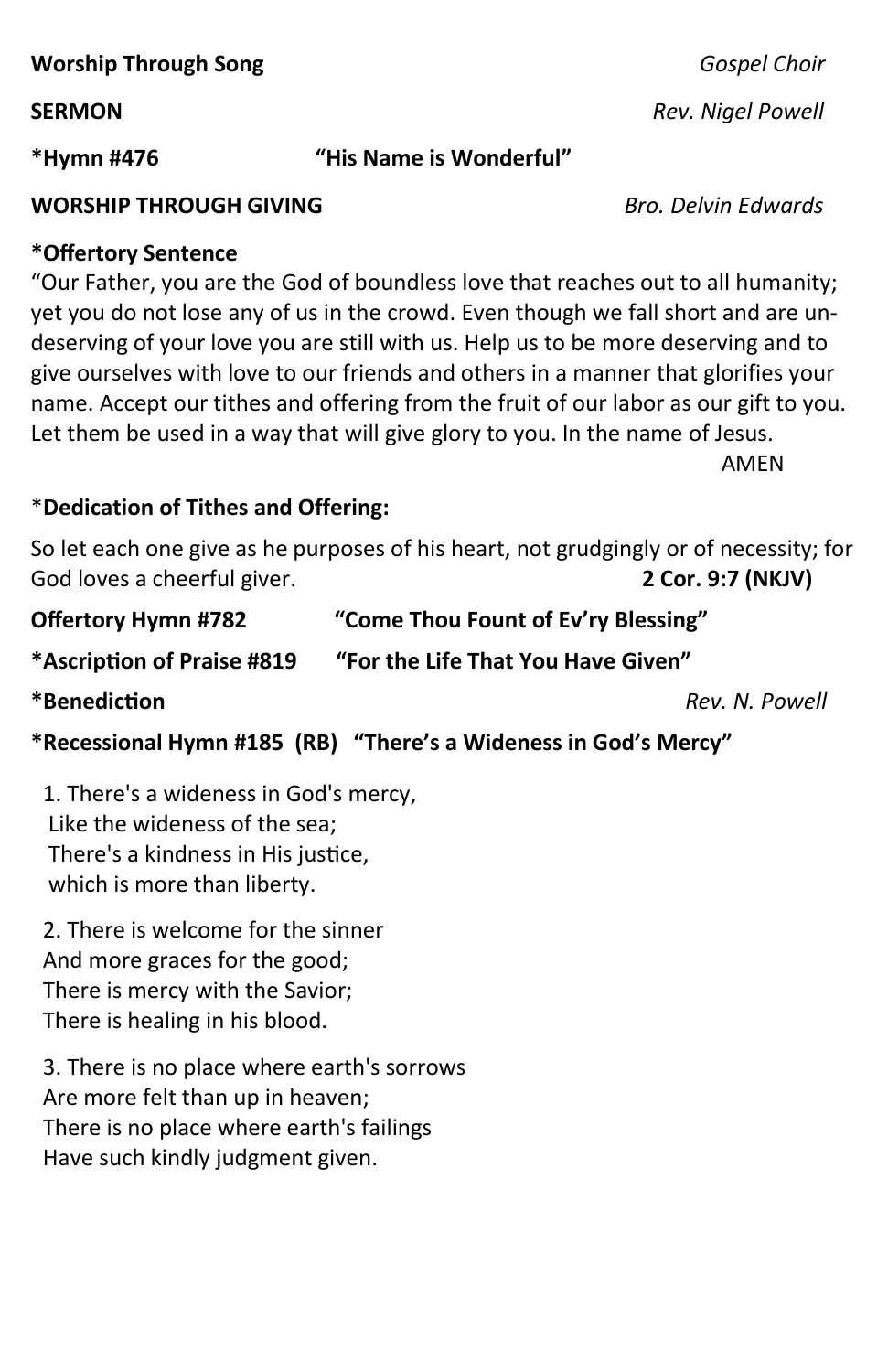4. There is plentiful redemption In the blood that has been shed; There is joy for all the members In the sorrow of the Head.

5. For the love of God is broader Than the measure of man's mind; And the heart of the Eternal Is most wonderfully kind.

6. If our love were but more simple, We should take Him at His word; And our lives would be all sunshine In the sweetness of our Lord. Amen.

# **Organ Postlude (Congregation Seated)** *Ms. Hye Jo Yang*

**#Means the lesson is read responsively. \* Means that the congregation stands.** 

### **WELCOME**

On behalf of the United Moravian Church I extend a warm welcome to everyone as we gather to worship on this Third Sunday of Easter. May we share and experience the love of Jesus; find healing for our hurts and answers to our prayers. Visitors, we are especially glad that you are here with us. Please join us for a moment of fellowship in the Social Hall after our worship. We invite you to worship with us again and please join our fellowship if you are seeking a church.

### **ANNOUNCEMENTS April 19, 2015**

- Join us for Bible Study each Wednesday at 6:30 pm.
- The Men's Fellowship Committee will meet today after worship.
- The Benjamin Joseph Group will also have a meeting after service.
- We must close all accounts that owe money for the 2015 Daily Text. Please see Bro. Eldridge Brown today, or no later than next Sunday the 26<sup>th</sup>.
- The building next to our church is scheduled to be demolished. This is to commence May 11<sup>th</sup> - 15<sup>th</sup>. The city requires that the church close during the demolition period. Therefore, the church office will be closed, and no activities will be permitted during the period of May 11<sup>th</sup> - 15<sup>th</sup>.
- As we mourn our beloved mother, grandmother, sister, aunt and cousin, Mrs. Hyacinth Olivia Hamm Hanley , the family thanks everyone for their support in whatever the contribution was, small or great. For your prayers, presence and thoughts, a heartfelt and sincere thank you to all.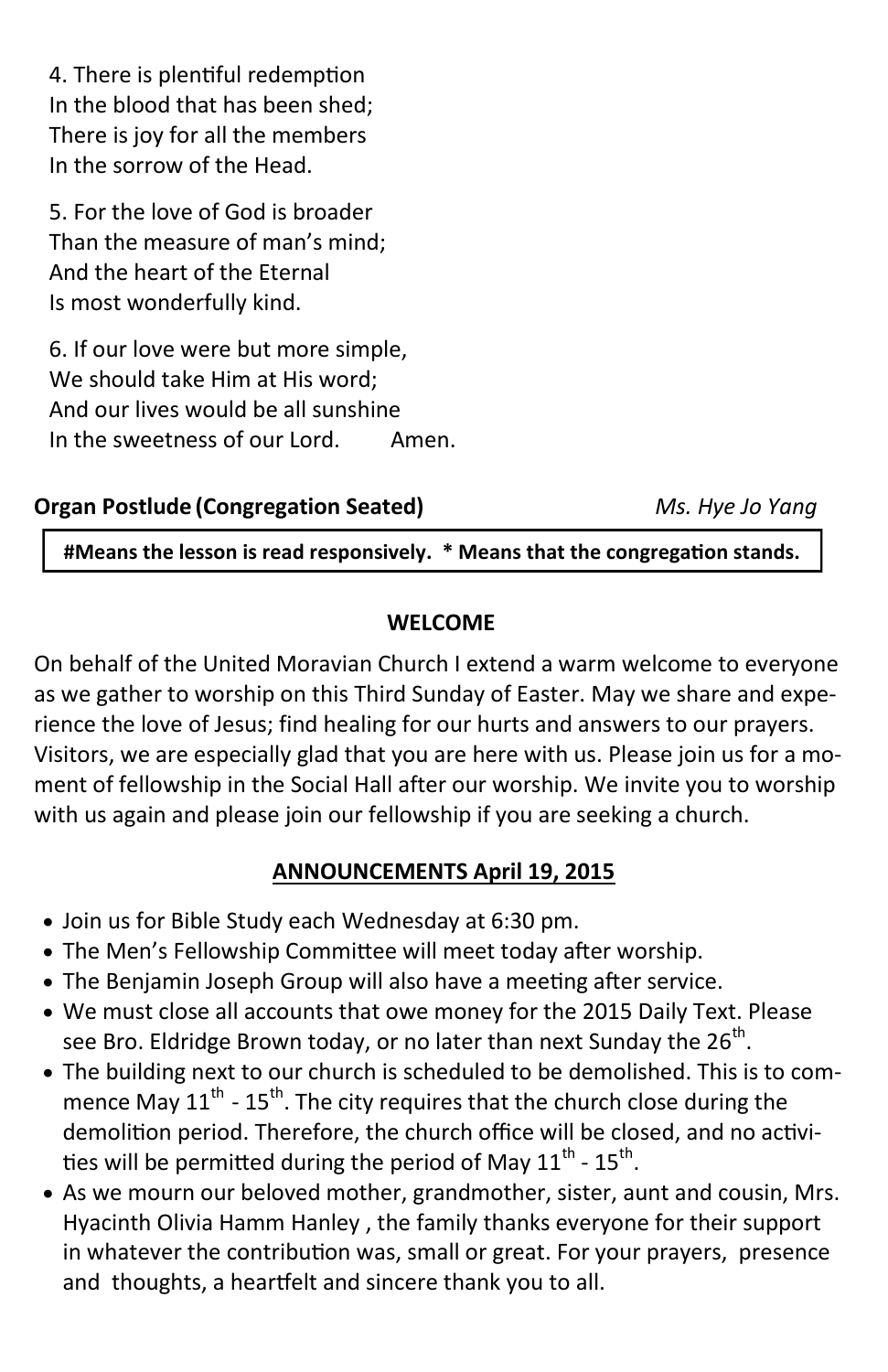- This Saturday the 25<sup>th</sup>, Grace Moravian Church will be the site for the Eastern District Moravian Women's conference. Please obtain a flyer from the rack for more information.
- This years UMC Mother's Day luncheon is a white and gold affair. Ticket prices will be \$50 for adults, and \$25 for children 12 & under. The gala will begin at 2:00 pm, and held in the Social Hall. Mother's Day is May  $10^{\text{th}}$ .
- Jamaica Night will be held on Saturday, May  $16<sup>th</sup>$ . Requested donations for this festive evening will be \$30 for adults and \$15 for children. Please see Sis. Sonia Bernard, or any Jamaica Group member for tickets.
- The Camp Hope Jamaica Association will hold their next boat ride on Sat. June 20<sup>th.</sup>; the evening before Father's Day. A gift for dad? Maybe. The ship sets sail from Sheepshead Bay in Brooklyn at 7:00 pm, returning at 11:00 pm. Donations for all is \$60. Please see Bro. Newell for your tickets.
- All groups of United are invited to sponsor and send one representative to the Eastern District Conference. Please submit your selections to the church office. If individuals want to sign up, registration forms are available on the rack. Please let the secretary know of all who do so.

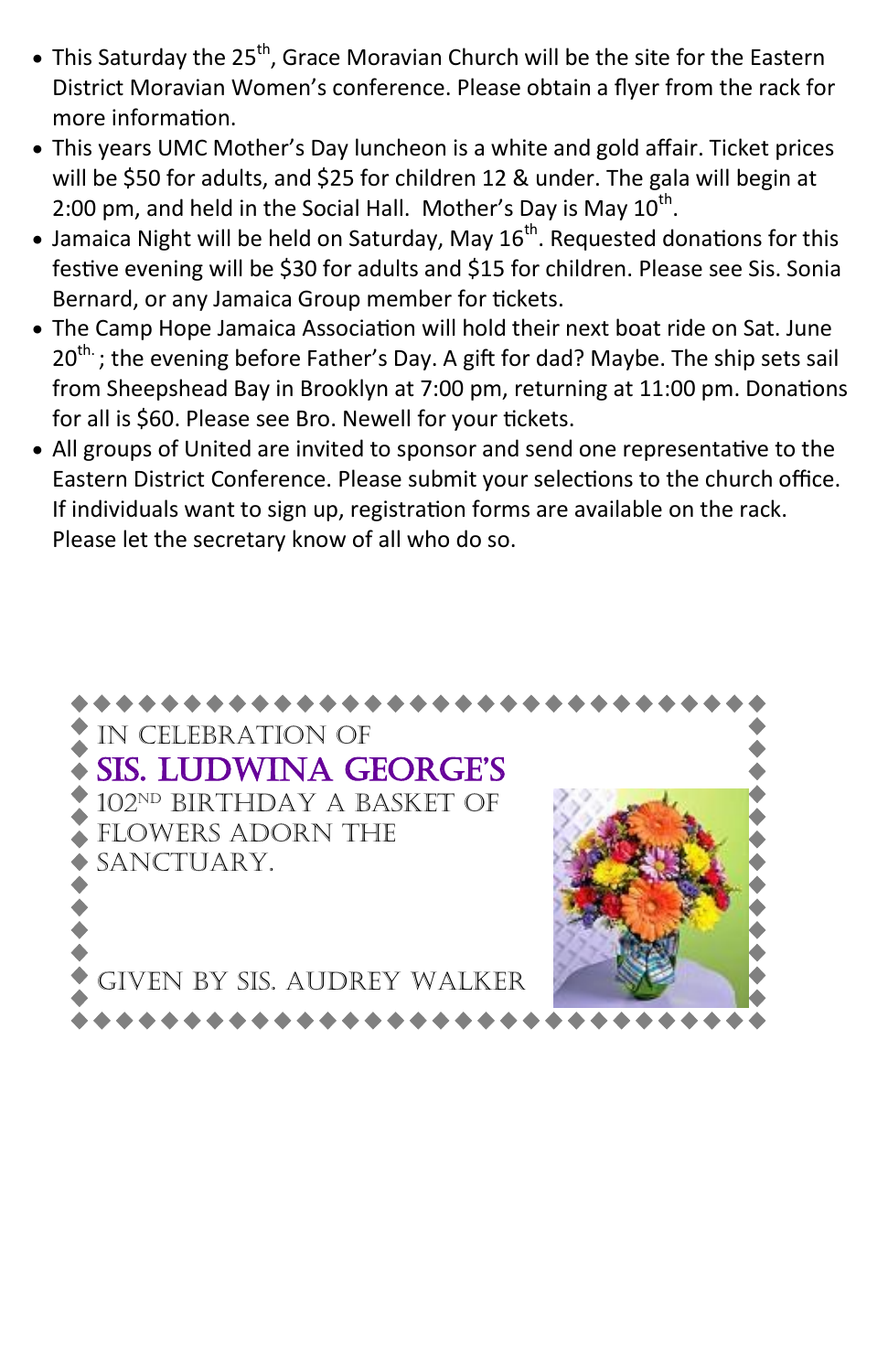### **2015 COMING EVENTS**

| Apr. 26              | Worship Sunday - Pastor                  |
|----------------------|------------------------------------------|
| May $3-$             | Worship Sunday & Holy Communion - Pastor |
| May 10               | Mother's Day - Men's Fellowship          |
| May 10               | Mother's Day Luncheon                    |
| May 17               | Infant Baptism - Pastor                  |
| May 24 <sup>th</sup> | Worship Sunday - Pastor                  |
| May 31st             | Worship Sunday - Pastor                  |
| June 7 <sup>th</sup> | Worship Sunday & Holy Communion - Pastor |
|                      | June 13-14 All Nations Rally             |

| <b>APRIL</b>     | <b>Tristan Huggins</b> | $2^{nd}$         | Nyasia Nicholas          | $12^{th}$        |
|------------------|------------------------|------------------|--------------------------|------------------|
| <b>BIRTHDAYS</b> | Minerva Joseph         | 2 <sup>nd</sup>  | Gertrude Weaver          | $13^{\text{th}}$ |
|                  | Patelina Joseph        | $4^{\text{th}}$  | Jere' Campbell           | $17^{\text{th}}$ |
|                  | Maynel Thompson Sr.    | 4th              | Iris Morrison            | 20 <sup>th</sup> |
|                  | Glenneisha Hazel       | $5^{\text{th}}$  | Ludwina George           | 20 <sup>th</sup> |
|                  | Etta Chambers          | $6^{\text{th}}$  | Glenroy Aska             | 20 <sup>th</sup> |
|                  | Cicely Cornelius       | $6^{\text{th}}$  | Claire Martin-McKay      | $23^{\text{rd}}$ |
|                  | Asment Benjamin        | 7 <sup>th</sup>  | Maynel Thompson Jr.      | $26^{\text{th}}$ |
|                  | <b>Mercelle Mason</b>  | 7 <sup>th</sup>  | Adrian Lumsden           | 27 <sup>th</sup> |
|                  | Zenna Reid             | $8^{\text{th}}$  | Alexander Lumsden        | 27 <sup>th</sup> |
|                  | <b>Eunice Merchant</b> | g <sup>th</sup>  | <b>Stephanie Grant</b>   | $28^{\text{th}}$ |
|                  | Ena Morgan             | $10^{\sf th}$    | Alexis Thompson          | $28^{th}$        |
|                  | <b>Wynton Pelle</b>    | $11^{\text{th}}$ | Meshelle Edwards         | $28^{th}$        |
|                  | Philbert Jeffrey       | $11^{\text{th}}$ | <b>St. Clair Knowles</b> | 30 <sup>th</sup> |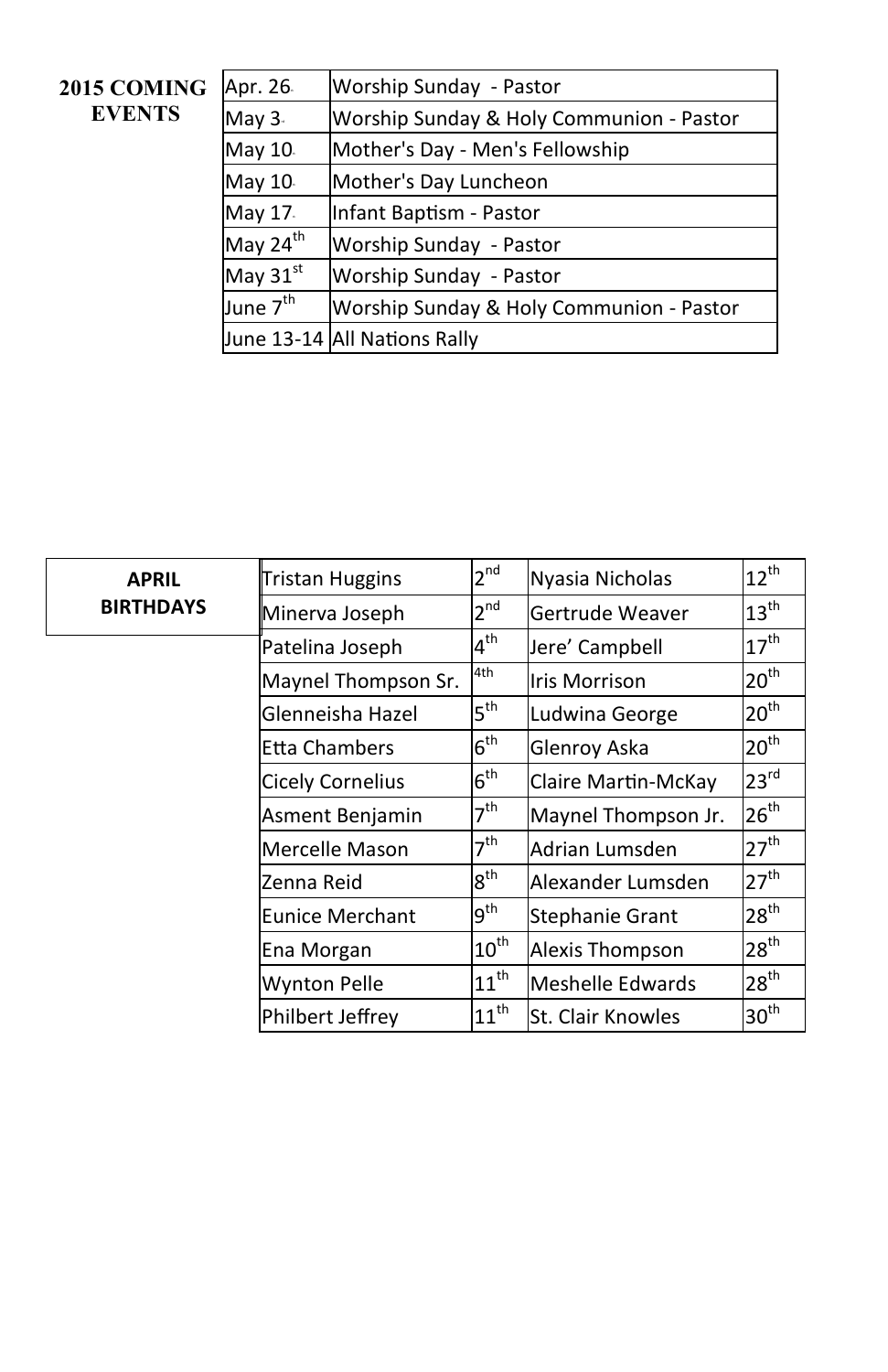# **PRAY & GIVE SUPPORT TO THE FOLLOWING PERSONS AND THEIR FAMILIES**

**Sis. Jannette Abel Sis. Vernice Abel Sis. Madiana Baptiste Sis. Alicia Benjamin Sis. Anna Bishop Bro. Tralane Donovan Sis: Ludwina George Sis: Millicent Hodge Sis. Eva Joseph Sis: Minerva Joseph Sis. Carmelita Keith Sis. Catherine Knowles Sis. Rose Lemond Sis. Evelyn Lloyd Sis. Gloria Malcolm Sis. Ishma Marsh Sis. Bernice McLean Sis. Hyacinth Pelle Bro. Berwin Roberts Sis. Fatisha Stevens Sis. Winifred Thomas Bro. Luvey Williams Sis. Iris Woodley**